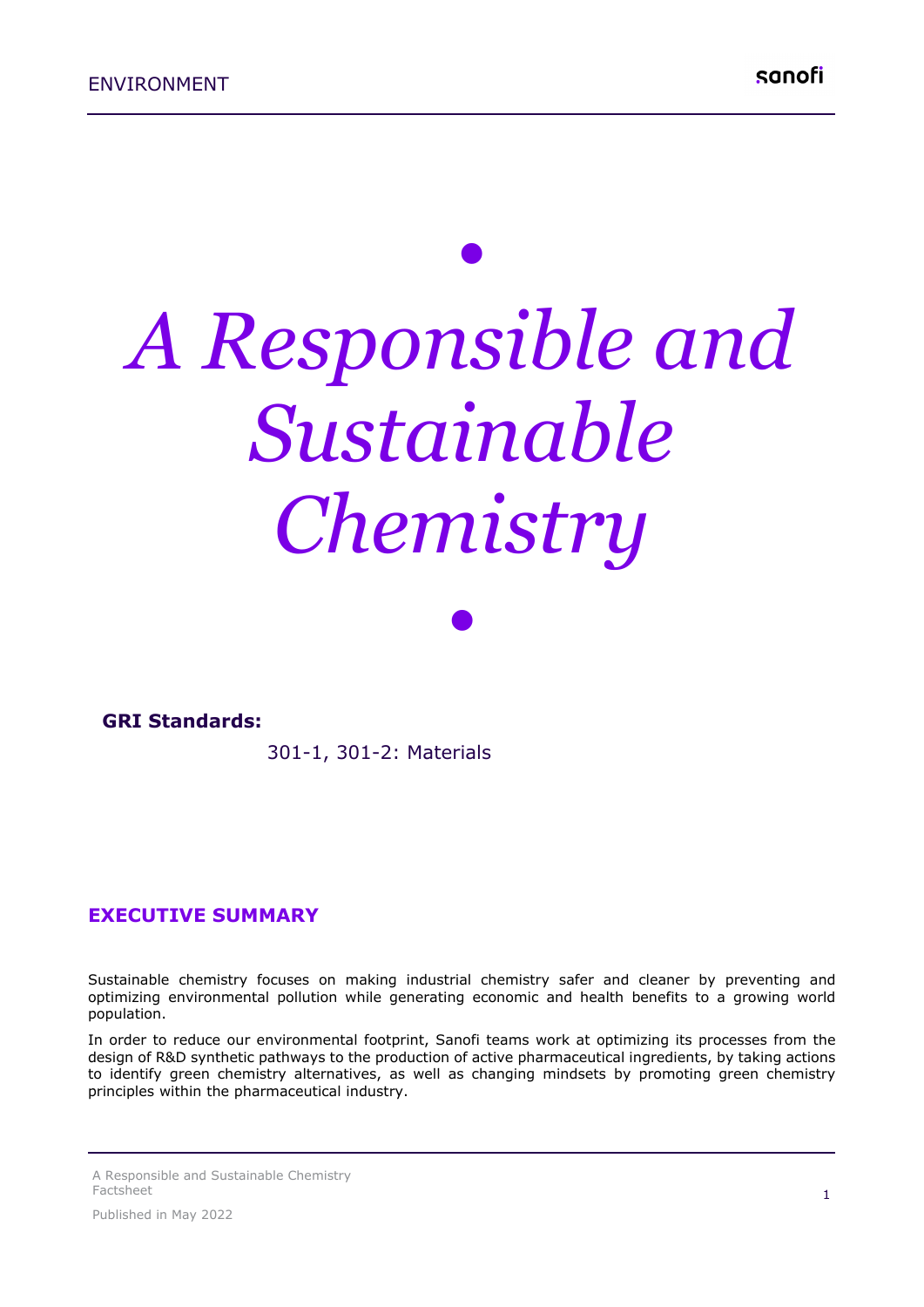## **TABLE OF CONTENTS**

| 3.1. TARGETING ACTIONS ON ENVIRONMENTAL HOTSPOTS  3   |  |
|-------------------------------------------------------|--|
|                                                       |  |
|                                                       |  |
|                                                       |  |
| 3.5. SHIFTING MINDSET BY PROMOTING GREEN CHEMISTRY  6 |  |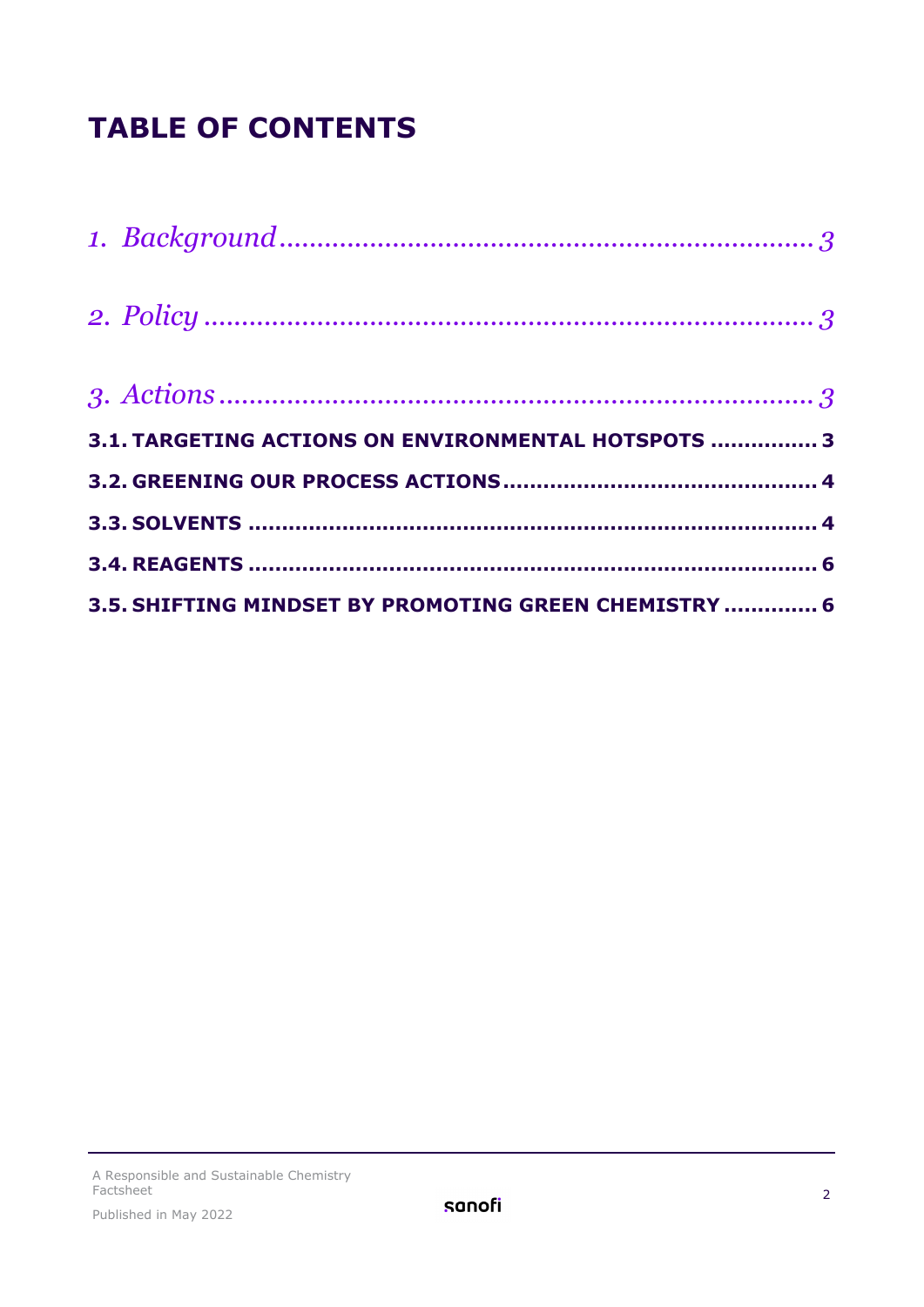## <span id="page-2-0"></span>*1. Background*

Chemistry is an integral part of our pharmaceutical business. Green chemistry is understood to have minimal impact on the environment and human health, and to be cost effective.

Over the past decade, the pharmaceutical industry has been moving toward the application of green chemistry principles, mainly by introducing new production and analytical technologies, using greener solvents, and emphasizing catalysis and enzymatic chemistry.

Green chemistry focuses on making safer and cleaner industrial chemistry and giving more consideration to innovative actions to prevent and reduce waste, optimize energy consumption, consider sustainable resource demand and replace hazardous substances. This concept is driven by efficiency combined with environmental responsibility, to offer enhanced chemical-process economics.

To quote the words of Paul Anastas, who introduced the term "green chemistry" in 1991: "It's more effective, it's more efficient, it's more elegant, and its simply better chemistry!"

*To discover the 12 Principles of Green Chemistry, visit the ACS Green Chemistry Institute® website: [http://www.acs.org/content/acs/en/greenchemistry/what-is-green-chemistry/principles/12-principles-of](http://www.acs.org/content/acs/en/greenchemistry/what-is-green-chemistry/principles/12-principles-of-green-chemistry.html)[green-chemistry.html](http://www.acs.org/content/acs/en/greenchemistry/what-is-green-chemistry/principles/12-principles-of-green-chemistry.html)*

## <span id="page-2-1"></span>*2. Policy*

With a long history in active ingredient manufacturing, Sanofi is committed to improving its drug manufacturing processes to minimize environmental impacts.

Each development team involved in the design and improvement of our chemical and biotechnical processes for producing our active ingredients is intently focused on this goal. In support of our corporate commitment, we have taken several tangible actions to reduce our environmental footprint — from the design of our R&D synthetic pathways to the production of active pharmaceutical ingredients (APIs) in our plants.

## <span id="page-2-2"></span>*3. Actions*

#### <span id="page-2-3"></span>**3.1. TARGETING ACTIONS ON ENVIRONMENTAL HOTSPOTS**

Throughout the chemical and biochemical product development stages that are part of manufacturing drugs, Sanofi teams make decisions about the processes they use based on criteria designed to protect the health and safety of employees while preserving the environment.

In 2019, we started classifying our process raw materials (solvents, reagents, etc.) according to their hazardous properties for human health and the environment. This classification is used to replace and avoid substances of concern used in our new products & industrial manufacturing processes.

Since 2015, Sanofi uses a process performance analysis tool for all its projects to guide chemists in the selection of synthesis routes, evaluate critical parameters in terms of cost and environmental performances and to allow specific targeted process improvement.

Various parameters are monitored from earliest stages of product development to the industrial development phase. Product mass intensity (PMI), solvent & water indexes and reagents' scoring are tracked from R&D synthetic pathways to the production of active pharmaceutical ingredients (APIs) in our plants. Energy & safety work-up efficiency are also part of the monitoring to deliver a sustainable and optimized drug manufacturing process at launch.

Furthermore, since 2016, Sanofi is performing environmental life-cycle assessments (LCA), an international standardized (ISO: 14040 & 14044) and multicriteria methodology to quantify the environmental impacts of several commercialized medicines through their entire value chain, including drug substances. Our goal

A Responsible and Sustainable Chemistry Factsheet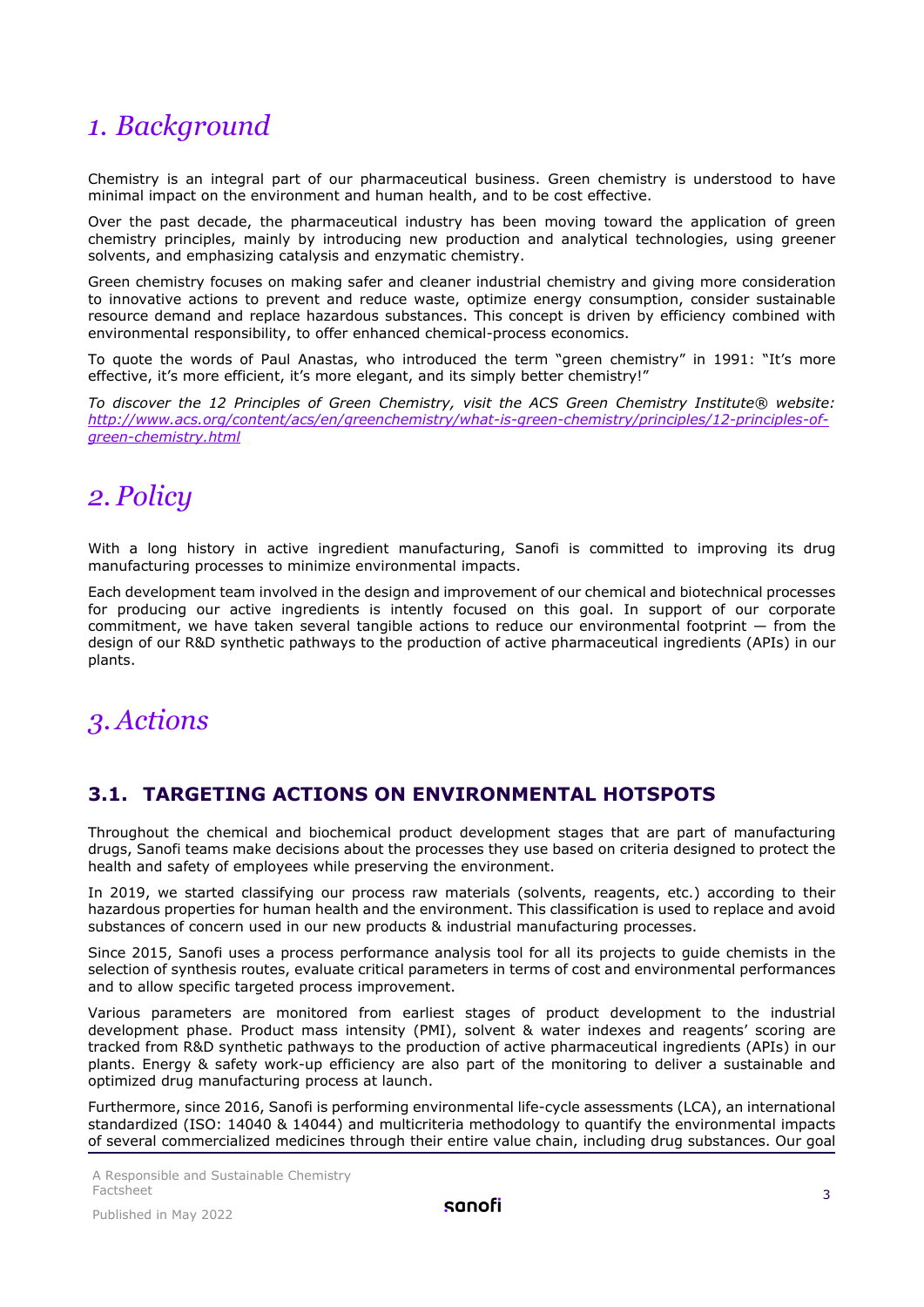is to optimize our commercial medicines environmental profiles and learn from these environmental analyses to better improve the environmental impacts of future medicines.

<span id="page-3-0"></span>*For more information, see in our [Document Center:](https://www.sanofi.com/en/our-responsibility/documents-center) Eco-design factsheet.*

#### **3.2. GREENING OUR PROCESS ACTIONS**

Medicines are often produced using large amounts of resources to obtain very small amounts of active ingredients, which corresponds to low mass efficiency.

Benchmarking shows that pharmaceutical industries typically use about 100 kg of raw materials to produce 1 kg of active pharmaceutical ingredients. This 1% mass efficiency compares to about 20% for fine chemicals and 50% for bulk chemicals.

Developing and producing drugs this way is financially inefficient and environmentally unsustainable. As an alternative, since 2019, Sanofi has relaunched its efforts at the development process level to implement:

- **biocatalysis:** by shifting from the usage of rare metals for catalysis, the expected positive gains are to design benign chemicals, prevent and reduce accidents, promote use of renewable feedstocks and reduce undesirable derivatives;
- **actions example**: inspired by nature and biomimicry, we are using innovative technologies to improve our synthesis routes;
- **flowchemistry** (continuous chemistry): by moving from batch unit operations, the expected positive impact is to reduce hazardous waste generation, design benign chemistry, utilizing benign solvents and reagents, design for energy efficiency, reinforce real-time analysis for pollution prevention;
- **actions example**: by shiftting from batch to flow/continuous process on feasible processes, we can optimize by nearly 30% on most sustainability metrics (PMI, energy, greenhouse gas) by reducing solvent quantities usage, increasing yield and quality, which has a direct impact on medicine environmental profiles;
- **biotechnologies:** requires fewer chemical steps thanks to processes based on fermentation with micro-organisms for the synthesis of active molecules. As fermentation processes have other environmental impacts (mainly biological chemical oxygen demand – COD - load to wastewater treatment), comparative environmental life-cycle assessments (LCA) are performed to take the best decision on the most environmental-friendly technology;
- **actions example**: at one of our industrial sites, we are using a tailor-made enzyme that enables ecodesigned insulin production. A new highly selective trypsin variant for insulin production increased final yield by 50% at industrial scale. The number of batches per year can be reduced significantely in the future. For each batch, environmental savings are:  $2,000$  m<sup>3</sup> purified water, 22 tons of raw materials, and  $61$  tons  $CO<sub>2</sub>e$ .

#### <span id="page-3-1"></span>**3.3. SOLVENTS**

#### **3.3.1. Solvent environmental profile selection**

From the earliest stages of product development, teams are encouraged to use reagents and solvents with the least possible hazardous properties for human health and the environment. To help teams make decisions on a daily basis, Sanofi has developed an internal guide on the appropriate use of solvents for the design of drug-manufacturing processes.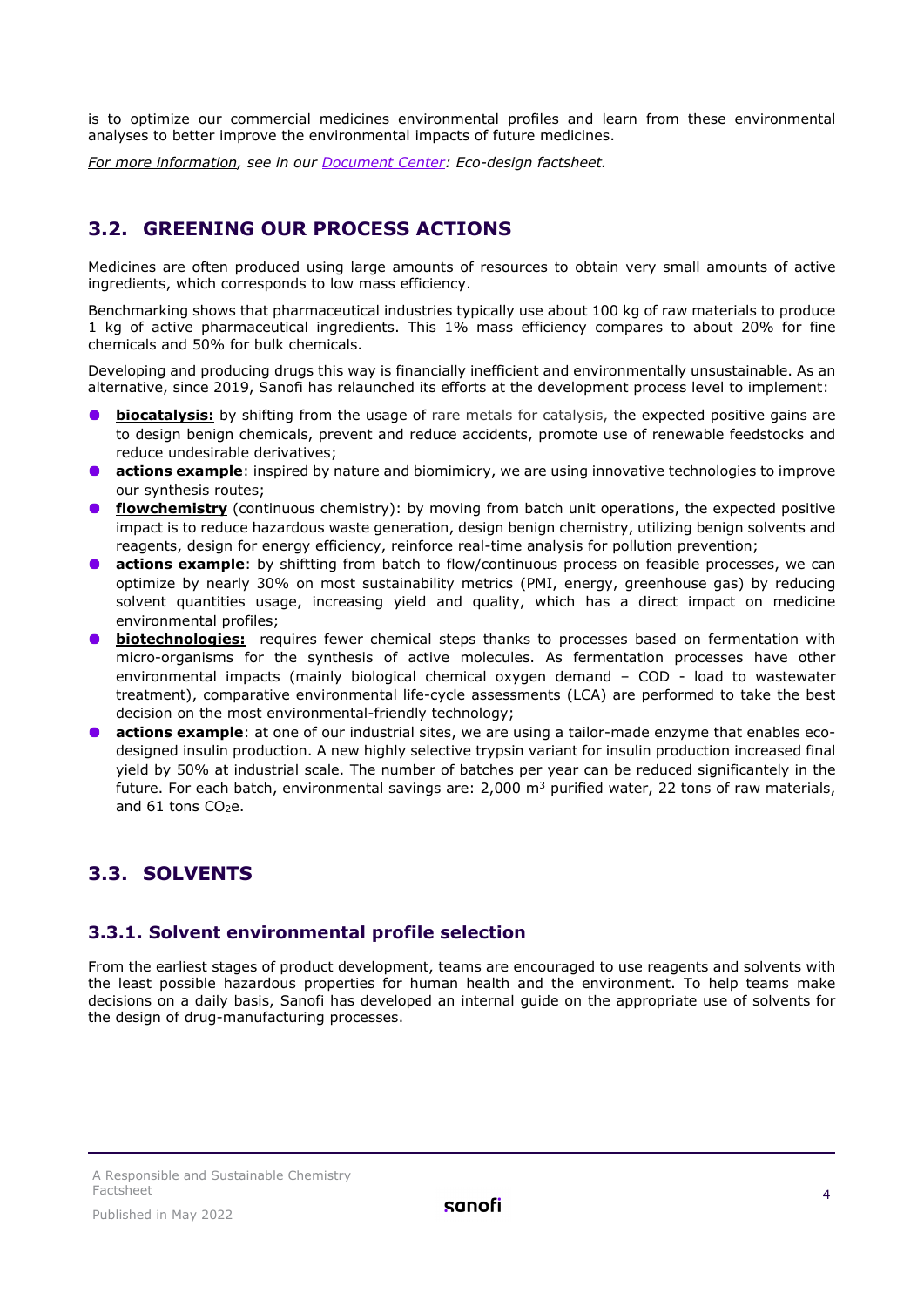"Sanofi's solvent selection guide: a step toward more sustainable processes<sup>([1\)](#page-4-0)</sup>," was published in November 2013 and made publicly available at [http://pubs.acs.org/doi/abs/10.1021/op4002565.](http://pubs.acs.org/doi/abs/10.1021/op4002565) The guide was a success based on its 15,408 views (reference date: March 24, 2022). An update of Sanofi's solvent guide was performed in January 2021.

Choices made during the industrial development phase are often difficult to change later, which is why it is important to make sustainable decisions early in the R&D development process, considering future manufacturing and scale-up.

#### **3.3.2. Optimizing solvent consumption**

Most of the energy, chemical reagent, and solvent reduction occurs during scale-up and manufacturing, rather than during the drug-research phase. Even after an active pharmaceutical ingredient is in the production phase, industrial development teams continue to optimize chemical and biochemical processes whenever possible.

Solvents used in the production processes are either purchased ("consumed" quantities) or recycled at Sanofi sites or at partner company sites.

To decrease the use of non-renewable raw materials, the Company focuses on three areas:

- **•** reduce solvents quantities used in scale-up and industrial processes;
- recycle solvents (when possible); and
- $\bullet$ incineration with energy recovery.

Sanofi initiated a solvent management plan in 2015 to improve solvent reporting. Thanks to this action plan, we have continually optimized quantities of solvent use.

In 2021, we prevented 93,243 tons or 57% of our total quantities of solvent use in our industrial processes by on-site regeneration and reuse in a closed-loop approach.

<span id="page-4-0"></span><sup>1</sup> Prat, D., Pardigon, O., Flemming, H., Letestu, S., Ducandas, V., Isnard, P., Guntrum, E., Senac, T., Ruisseau, S., Cruciani, P. and Hosek, P. (2013). "Sanofi's solvent selection guide: a step toward more sustainable processes," in *Organic Process Research and Development*, 17(12), pp.1517-152.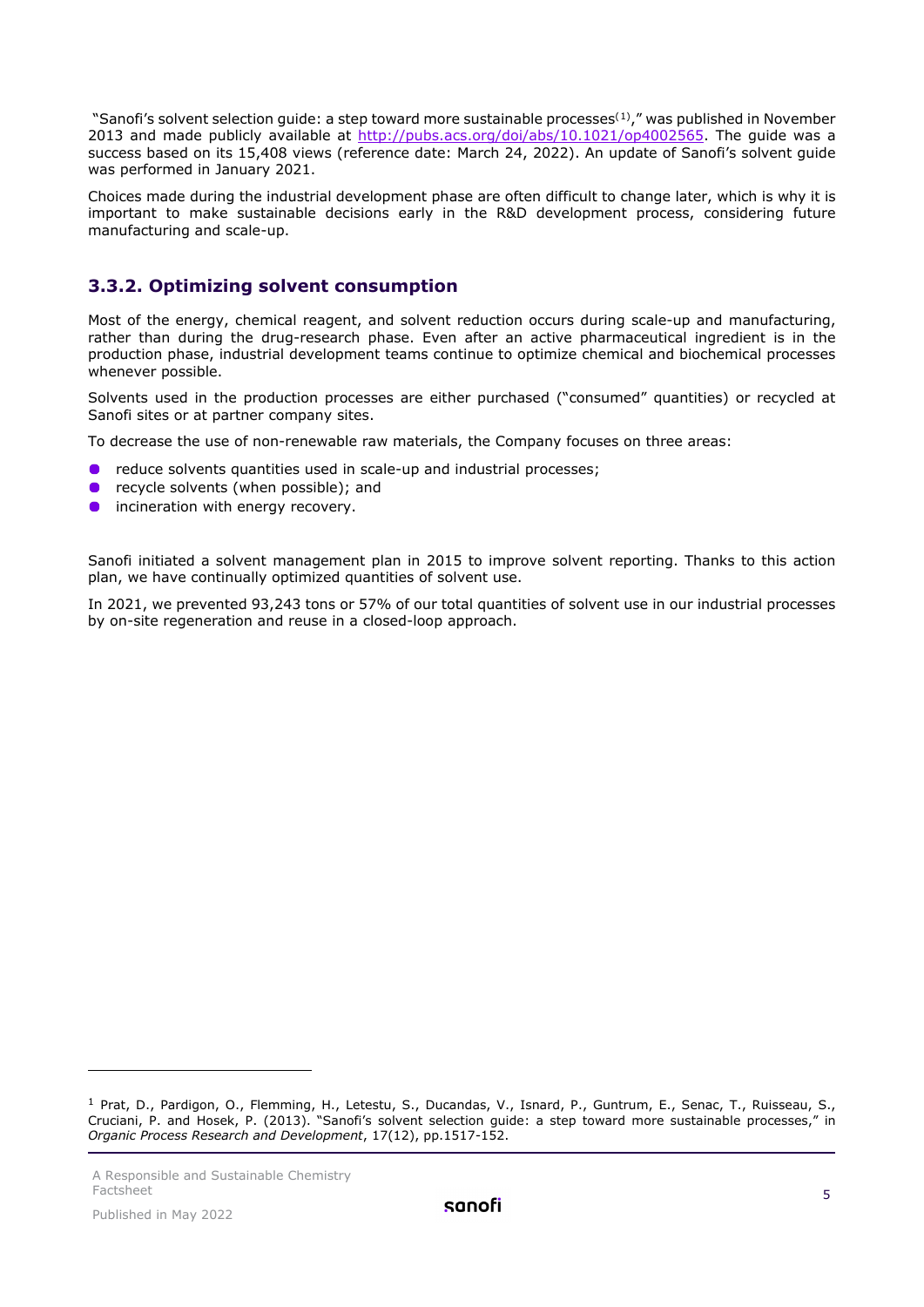#### Weight of solvents used and percentage of regenerated solvents

| <b>Reference</b>                       | 2021    | 2020    | 2019    |
|----------------------------------------|---------|---------|---------|
| Solvents used (tons)                   | 164,938 | 178,381 | 184,472 |
| Percentage of regenerated solvents (%) | 57      | 62      | 62      |

*For more information, see in our [Document Center:](https://www.sanofi.com/en/our-responsibility/documents-center) Waste Management factsheet; Protection of the Atmosphere factsheet*.

#### <span id="page-5-0"></span>**3.4. REAGENTS**

#### **3.4.1. Change for greener reagents**

Depending on the type of chemical conversion to be carried out, the choice of reagents is often limited to products that are toxic to human health and the environment, are not very safe to use and generate large amounts of waste. This is the case for oxidation reactions, reductions, fluorinations and formation of amides.

The best choices of reagents are studied during the process development stage thanks to an internal classification of our process raw materials (solvents, reagents etc.) according to their hazardous properties in which stoichiometries are optimized.

#### **3.4.2. Promote catalytic transformations**

Even if reagents generate less waste compared to solvents, it is our duty, as recommended by the 12 Principles of Green Chemistry, to implement as much as possible catalytic chemical or enzymatic transformations.

For example, Palladium catalyzed Suzuki type C-C bond formation reactions are commonly used. In order not to impact the Cost Of Goods (COGs), the recycling of catalysts is studied.

More recently, based on work published in the literature, the application of different reagents for catalytic amidation on our products has been successfully tested.

We lead a long-term program collaboration with universities to improve the environmental impact of synthetic routes by replacing non-sustainable biocatalysts.

#### <span id="page-5-1"></span>**3.5. SHIFTING MINDSET BY PROMOTING GREEN CHEMISTRY**

#### **3.5.1. Membership of learned societies**

Sanofi is a member of several learned societies in the chemistry field, including the *Société Française de Chimie* (SFC), *France Chimie*.